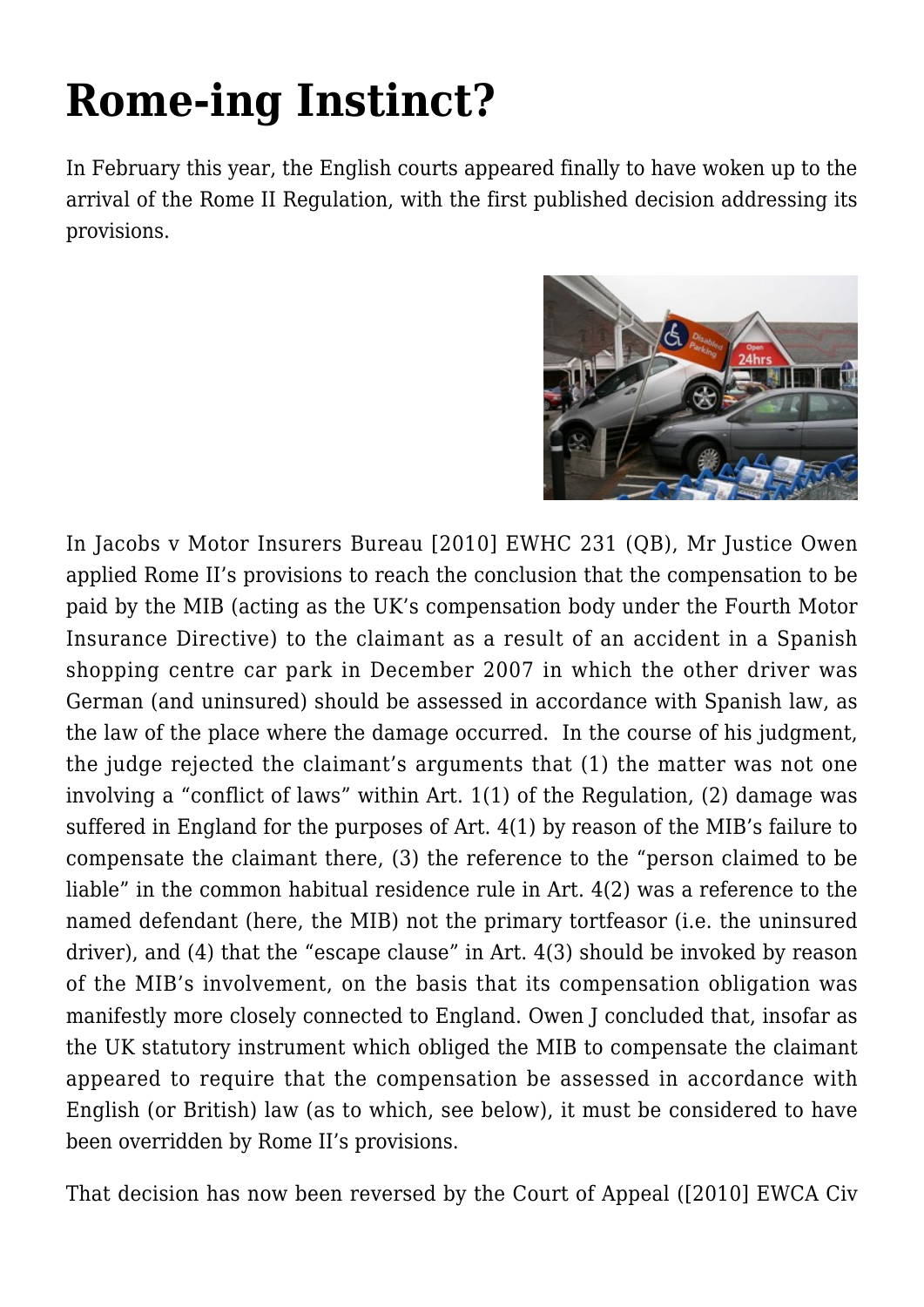[1208](http://www.bailii.org/ew/cases/EWCA/Civ/2010/1208.html)), which treated Rome II as having no material impact on the issues to be determined in the case before it and did not consider it necessary to address any of the (interesting and important) issues concerning the proper application of Art. 4. In the Court's view (para. 38 of its judgment), the relevant provision within the UK Regulations invoked before it (reg 13 of the [Motor Vehicles \(Compulsory](http://www.statutelaw.gov.uk/legResults.aspx?LegType=All+Legislation&Year=2003&searchEnacted=0&extentMatchOnly=0&confersPower=0&blanketAmendment=0&sortAlpha=0&TYPE=QS&PageNumber=2&NavFrom=0&activeTextDocId=824557) [Insurance\) \(Information Centre and Compensation Body\) Regulations \(SI 2003/37\)](http://www.statutelaw.gov.uk/legResults.aspx?LegType=All+Legislation&Year=2003&searchEnacted=0&extentMatchOnly=0&confersPower=0&blanketAmendment=0&sortAlpha=0&TYPE=QS&PageNumber=2&NavFrom=0&activeTextDocId=824557) (the "Compensation Body Regulations")) defined the MIB's compensation obligation in such a way as to require the application of English law principles to the assessment of compensation and did not constitute a rule of applicable law which was incompatible with, and could be trumped by, the Rome II Regulation. The Court considered that its conclusion was entirely consistent with the scheme and provisions of the Fourth Motor Insurance Directive (Directive (EC) No 2000/26), which the Compensation Body Regulations were designed to implement.

Assuming that there is no further appeal, the claimant Mr Jacobs will receive compensation according to English law principles of assessment, with the result that his award will likely be higher than if the MIB had prevailed in his argument that Spanish law should be applied. That consequence, no doubt, will be of great comfort to him and may appear to many (given that the economic burden will be spread widely among those holding motor insurance policies) as a "fair result". Nevertheless, certain aspects of the decision remain troubling.

First, the Court did not consider whether and, if so, how the MIB's obligation to pay compensation fitted within the framework of the Rome II Regulation. Here, a number of very interesting questions arise (apart from those identified above concerning the proper interpretation of Art. 4):

- Did Mr Jacobs' claim against the MIB constitute a "civil and commercial" matter within Art. 1(1) of the Rome II Regulation? At first instance, Mr Jacobs' counsel had conceded that it did (and Owen J agreed with that concession – see para. 19 of his judgment), but it is not entirely clear that the concession was correct, given that the MIB was acting as the UK's compensation body under the Fourth Motor Insurance Directive and its (putative) obligation was subject to a special regime established pursuant to the Directive and the Compensation Body Regulations.
- Did any obligation owed by the MIB constitute a "non-contractual"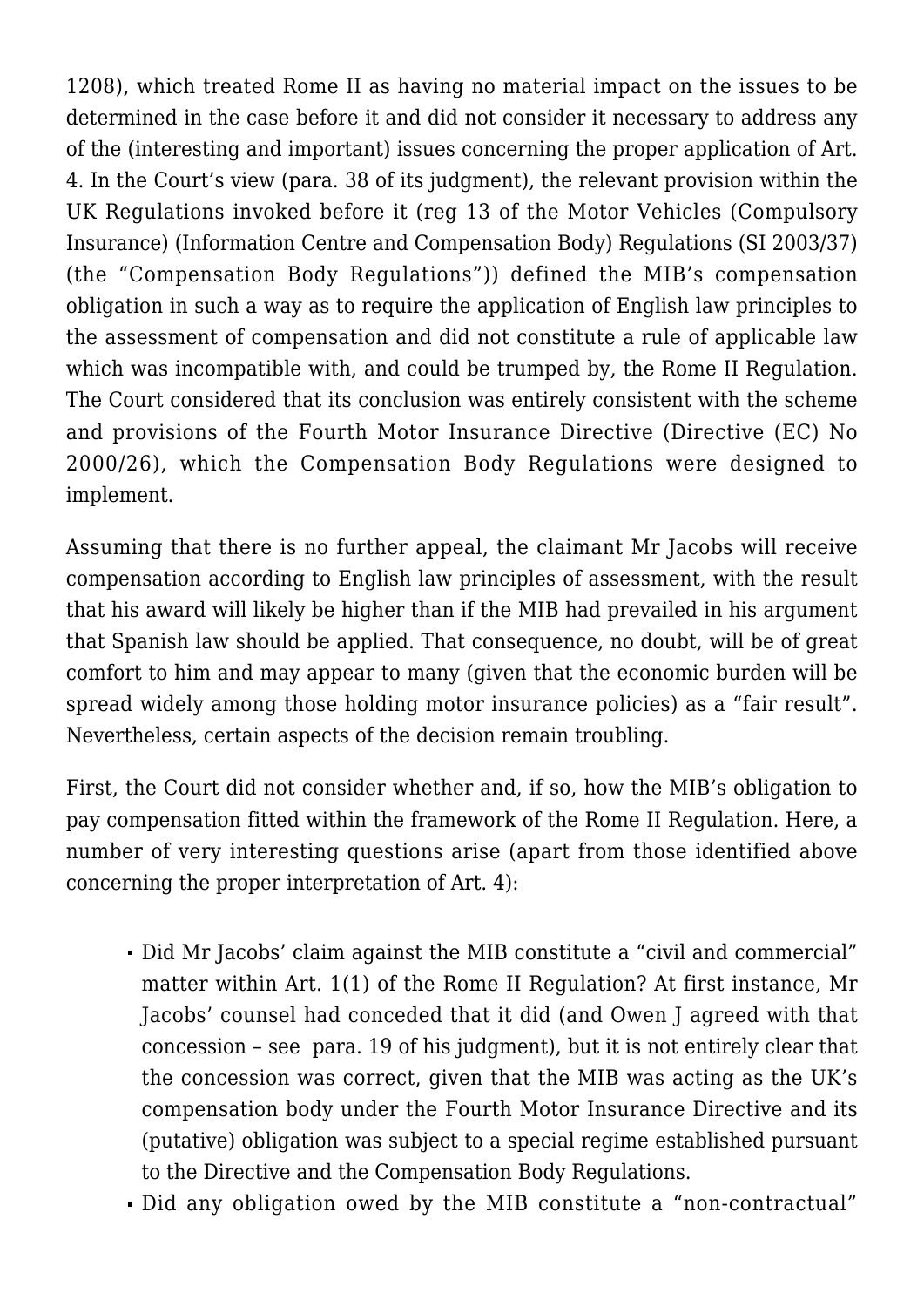obligation falling within the scope of the Rome Regulation? If so, did it constitute a "non-contractual obligation arising out of a tort/delict" within Art. 4? Owen I found that it did (see para. 30 of his judgment), but it may be doubted whether a scheme of this kind for compensating victims of anti-social conduct from public funds was intended to fall within the ambit of the Regulation.

If the Rome II Regulation does apply, what is its effect in terms of defining the applicable law and its relationship with the Compensation Body Regulations? In principle, the Rome II Regulation applies to determine the law applicable to a non-contractual obligation in its entirety and not only to a specific issue, for example the assessment of damages. If the MIB's (putative) obligation fell, therefore, within the scope of the Rome II Regulation then the starting point would be that not only the amount of compensation payable but also the basis and extent of the MIB's liability would fall to be determined in accordance with the law applicable in accordance with its provisions. This leads to the following conundrum: if Art. 4 points in this case to Spanish law (as Owen J concluded), how can the MIB be under any obligation at all as no provision of Spanish law will impose any compensation obligation on the MIB (as opposed to its Spanish counterpart)? The answer, it is submitted, may be found in Art. 16 (overriding mandatory provisions) whereby provisions of the law of the forum may be given overriding effect in a situation where they are mandatory irrespective of the law otherwise applicable to the noncontractual obligation. The Compensation Body Regulations, being intended to fulfil the United Kingdom's obligations under the Fourth Motor Insurance Directive, may well be of this character, although the Court of Appeal did not explicitly seek to explain their application in these terms.

Against this background, it is disappointing that the Court of Appeal did not consider it necessary to address any of these issues in concluding (para. 38) that:

*Rome II has no application to the assessment of the compensation payable by the MIB under regulation 13 [of the Compensation Body Regulations] and it is therefore unnecessary to consider the issues relating to the construction of Article 4 that would arise if it did so.*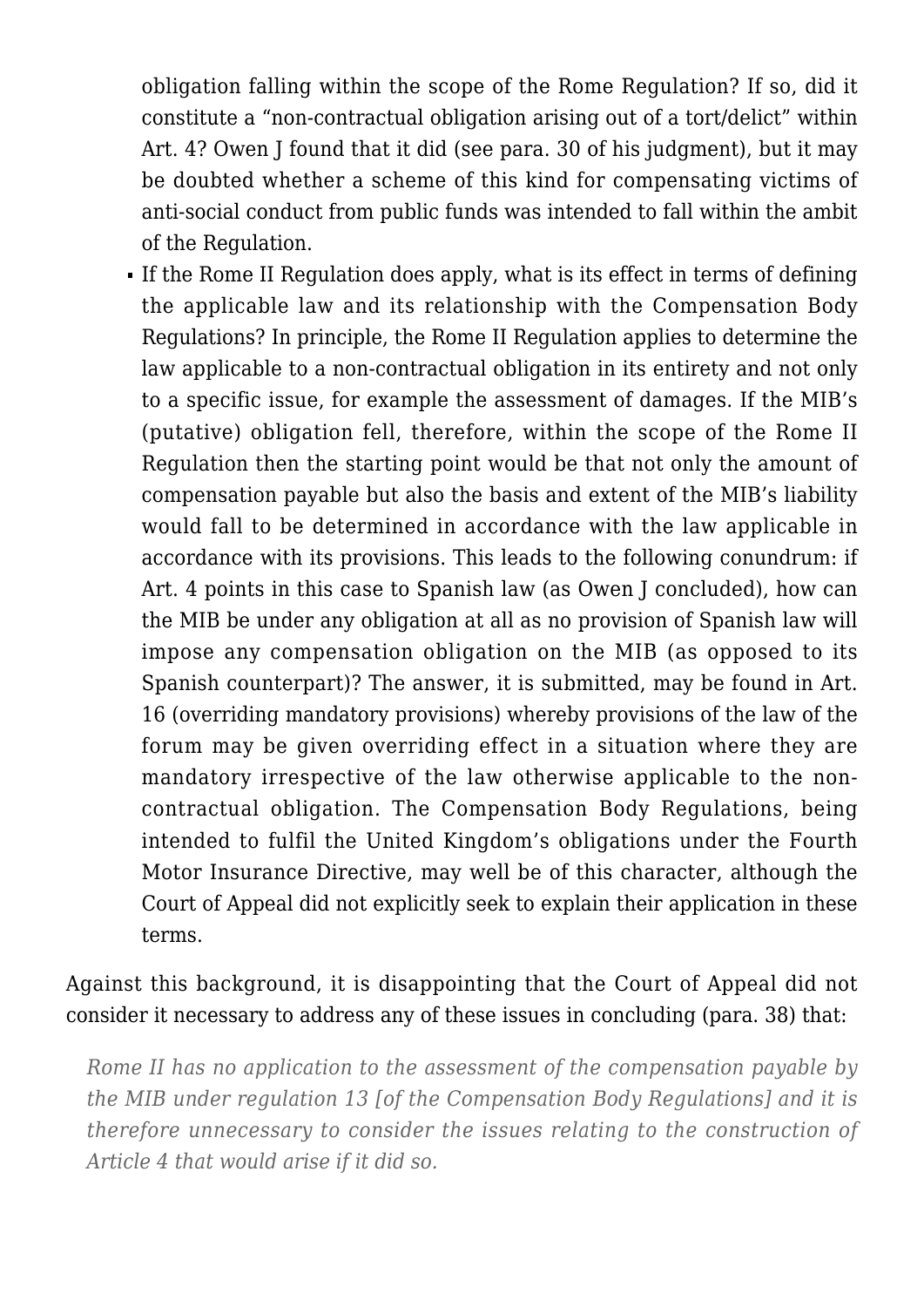(Earlier in his judgment, although not necessary for the decision in Jacobs as liability was not in issue, Moore-Bick LJ did appear to accept that the law applicable under Rome II should govern the question whether the driver of the uninsured/untraced vehicle was "liable" to the claimant, being (as the Court held – para. 32) an implicit pre-condition to a compensation claim under regulation 13. If correct, this would involve a partial, statutory incorporation of the Regulation's rules with respect to the driver's non-contractual obligation, without applying them in their full vigour to the MIB's compensation obligation. It may, however, be questioned whether this approach can be supported, given that its effect is to distort the Regulation's scheme by applying its rules only to the question of liability and not questions concerning the assessment of damages.)

Secondly, the Court of Appeal's explanation of the legal effect of the relevant provision in the UK Regulations appears incomplete. Regulation 13(2) of the Compensation Body Regulations provides as follows:

*(2) Where this regulation applies—*

*(a) the injured party may make a claim for compensation from the compensation body, and*

*(b) the compensation body shall compensate the injured party in accordance with the provisions of Article 1 of the [Second Motor Insurance Directive] as if it were the body authorised under paragraph 4 of that Article and the accident had occurred in Great Britain.*

The Court of Appeal accepted (para 34) a submission on the part of the MIB that the intention underlying the closing words in sub-para. (b) ("as if it were the body authorised *[under Art. 1(4) of the Second Motor Insurance Directive*] and the accident had occurred in Great Britain") was to require the MIB to respond to Mr Jacobs claim on the basis of a legal fiction that the accident had occurred in Great Britain. In such cases, it must be noted, the MIB is also the body responsible for providing compensation to the victim of an accident involving an uninsured or untraced driver under the extra-statutory scheme established by the [Uninsured](http://www.mib.org.uk/Downloadable+Documents/en/Agreements/Untraced+Agreements/Default.htm) [and Untraced Drivers Agreements](http://www.mib.org.uk/Downloadable+Documents/en/Agreements/Untraced+Agreements/Default.htm) between the MIB and the UK Secretary of State for Transport. These Agreements, in their current form, seek to implement the UK's obligations to establish a compensation mechanism under the Second Motor Insurance Directive.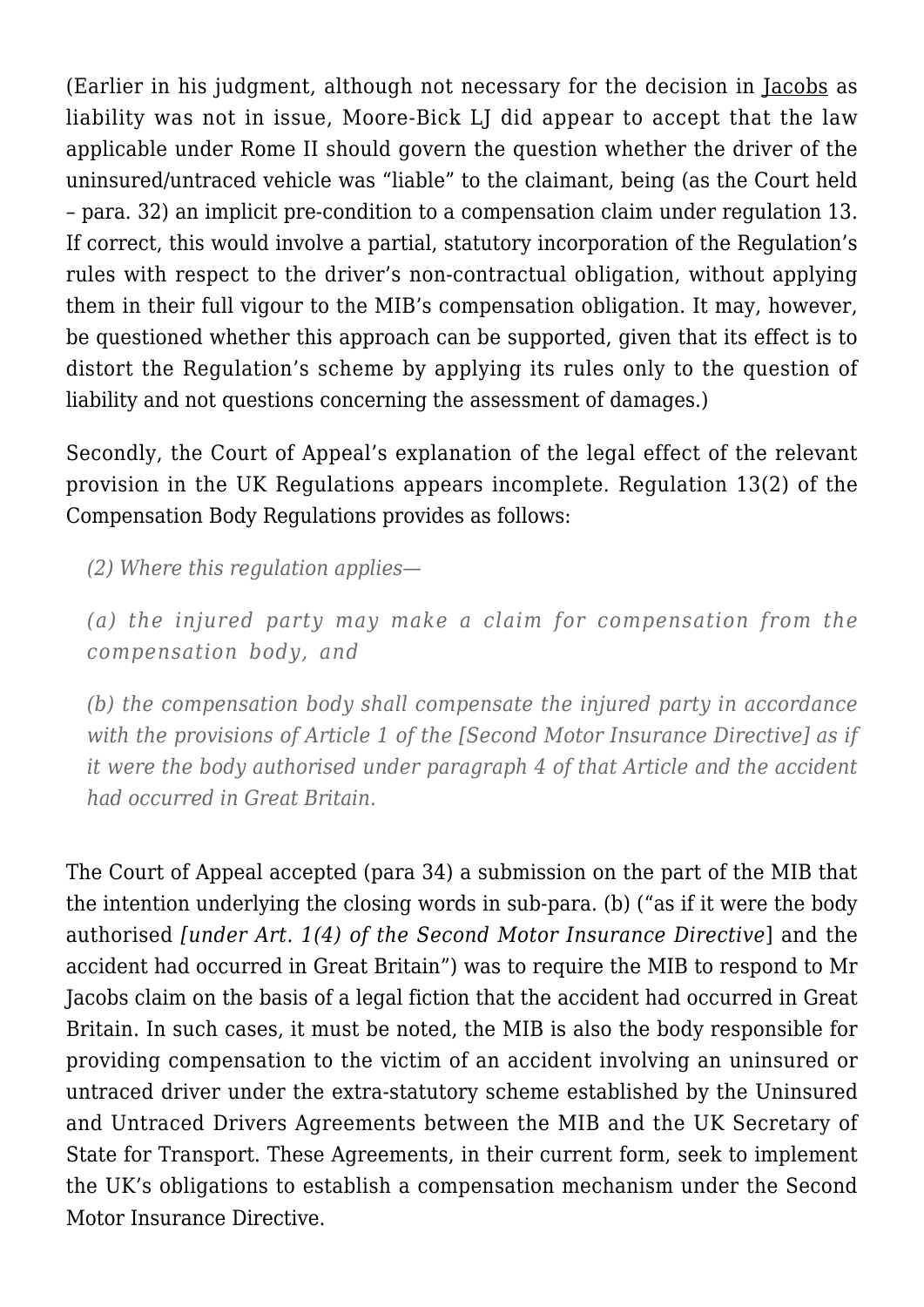Taking this submission to its logical conclusion (although it does not appear that the MIB sought to press it this far), it would follow that the content of the MIB's statutory obligation under regulation 13 ought to have be determined by reference to the terms of either the Uninsured or the Untraced Drivers Agreement (as applicable), on the premise that the accident had occurred in Great Britain and not abroad. The Court, however, proceeded to the conclusion that the MIB was under an obligation to compensate Mr Jacobs in accordance with English law principles, without any further analysis of the Agreements to determine (for example) (a) which of the Agreements applied to the facts of the case, (b) whether any pre-conditions for obtaining compensation under the applicable Agreement (for example, in the case of the Uninsured Drivers Agreement, the obtaining of an unsatisfied judgment) had been or were capable of being met, or (c) whether the applicable Agreement provided any guidance for the assessment of compensation by the MIB.

## Instead of undertaking this exercise, and without citing any supporting authority, the Court concluded (para. 35) that:

*The mechanism by which the MIB's obligation to compensate persons injured in accidents occurring abroad involving uninsured or unidentified drivers is established is to treat the accident as having occurred in Great Britain, but in the absence of any provision limiting its scope it is difficult to see why it should not also affect the principles governing the assessment of damages, particularly in the absence at the time of complete harmonisation throughout the EEA of the conflicts of laws rules governing that issue. Nonetheless, the matter is not free from difficulty. As I have already observed, at the time the Regulations were made damages recoverable as a result of an accident occurring in Great Britain would normally have been assessed by reference to the lex fori, yet regulation 13(2)(b) does not make any provision for the application of English or Scots law as such, presumably leaving it to the court seised of any claim to apply its own law.*

This reasoning is unconvincing. In short, it does not appear to be tied to the wording of regulation 13 or to be consistent with the Court's explanation of why it was so worded. A further examination of the Agreements may have found them to be impossible or excessively difficult to apply to foreign accident cases such as Jacobs or of being incompatible with the Fourth Motor Insurance Directive and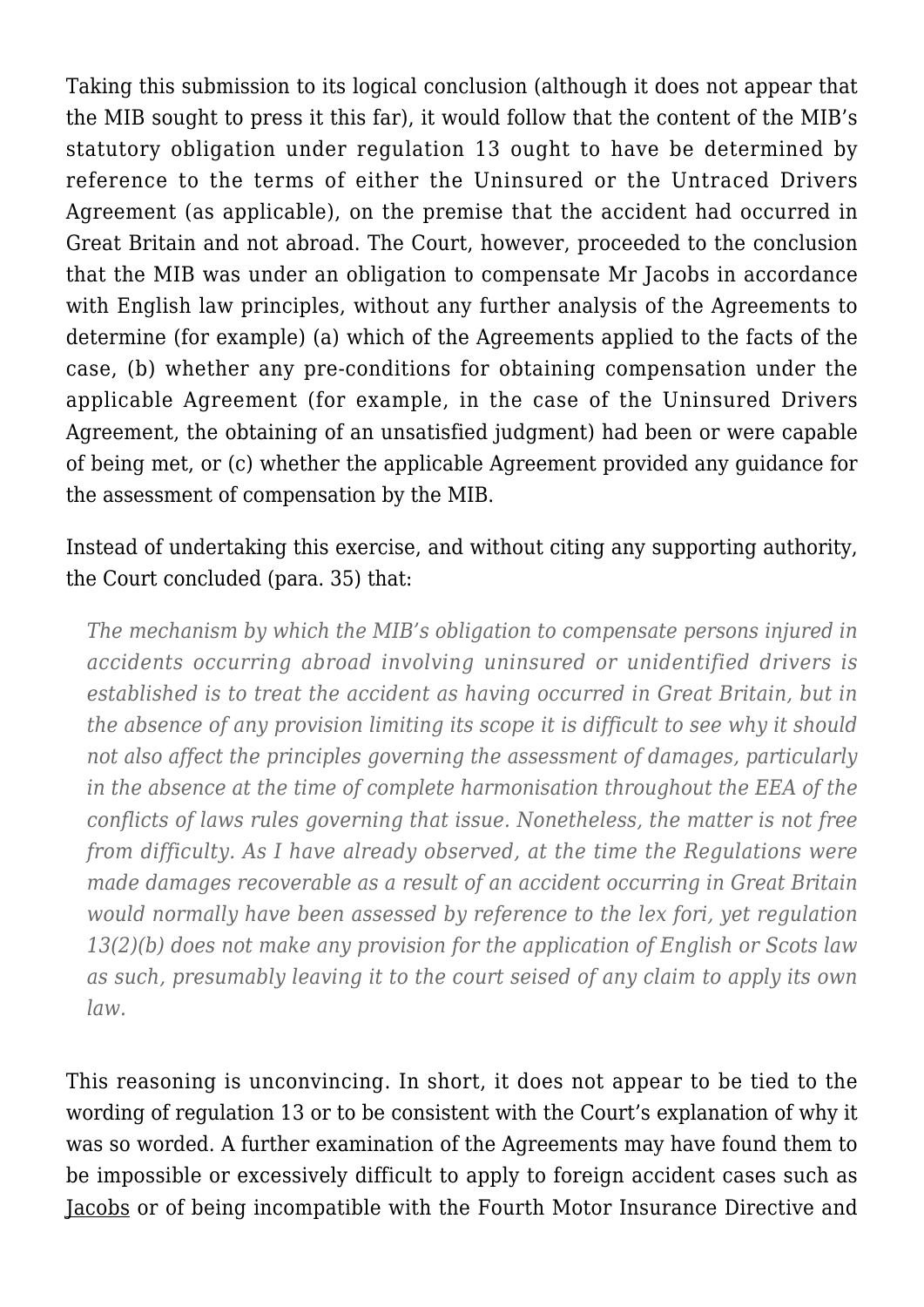this analysis, in turn, might have led the Court to doubt its approach to statutory construction. The short-cut taken by the Court, however, appears to leave a sizeable gap in its reasoning.

Third, the Court comforted itself (para 37) with the fact that (on the interpretation that it favoured) regulation 13 of the Compensation Body Regulations (dealing with untraced or uninsured drivers) would produce the same outcome for a claimant in Mr Jacobs' position as for a claimant relying on the apparently clear wording of regulation 12 (dealing with the situation where an insurer's representative has not responded within the prescribed time, in which case the Regulations refer to "the amount of loss and damage … properly recoverable … under the laws applying in that part of the United Kingdom in which the injured party resided at the date of the accident"). In each case, English law principles would normally be applied to the assessment of compensation (a result which would also accord with English private international law at the time that the Compensation Body Regulations were adopted: Harding v Wealands [2006] UKHL 32). As the Court also recognised, however, this understanding of the Compensation Body Regulations produces two apparent anomalies (see paras. 29 and 30):

- *In many cases, the claimant will receive more compensation from the MIB in cases of "insurance delinquency" than if it had sued the driver or made a direct claim against its insurer, being claims to which the rules of applicable law in the Rome II Regulation would undoubtedly apply.*
- *The MIB, having paid that compensation, will be unable to pass the full burden to the compensation body in the Member State where the vehicle is based or the accident occurred, pursuant to the provisions of the Fourth Motor Insurance Directive. Under the 2002 Agreement between the Member States' compensation bodies, the MIB's recovery will be limited to the amount payable under the law of the country in which the accident occurred. Nor will the MIB have any express right of subrogation under the Directive for the balance against the driver or its insurer, such right being limited to the reimbursing compensation body.*

Powerless as the Court of Appeal may have been to address these anomalies, they